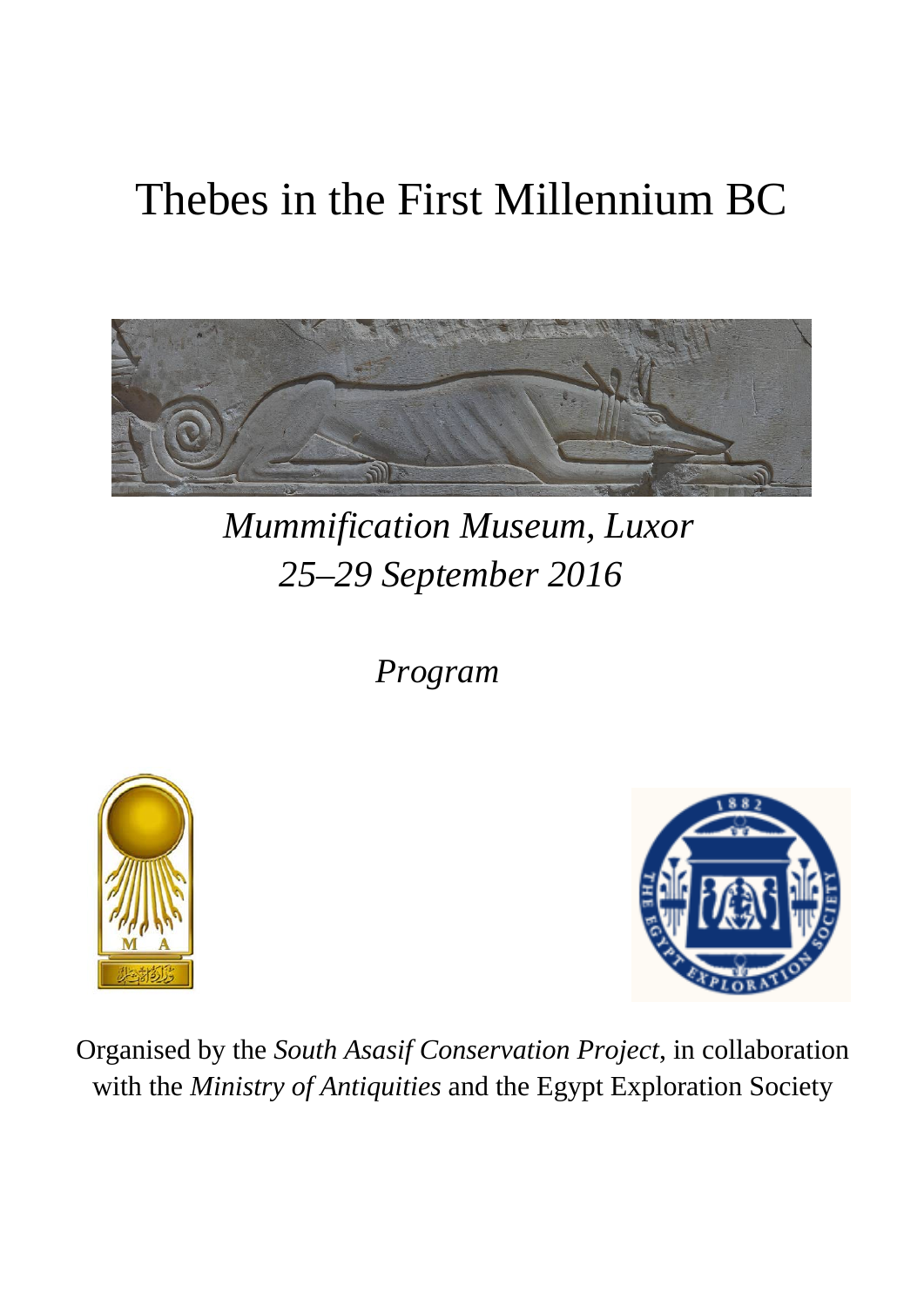## **Day 1: Sunday 25 September**

## 08:00 – **Registration opens (Mummification Museum)**

## 09:00 – **Welcome address by the Minister of Antiquities Dr. Khaled El-Enany.**

(09:15–10:45)

Elena Pischikova – *South Asasif Conservation Project 2006–2016: Past, Present and Future*. Ahmed Ali Hussein, Afaf Fathalla, Abdelrazik Mohammed Ali, and MoA Conservation Team – *Conservation and Reconstruction of the Tombs of the South Asasif Necropolis*.

## 10:45 – **Break**

(11:15–13:15)

- Erhart Graefe *Work in Progress: The Reconstruction of the Text of the Ritual of the Hours of Day in the First Hypostyle Hall of TT 223*.
- Kenneth Griffin *The Ritual of the Hours of the Night in the Tomb of Karakhamun*.
- Miguel Ángel Molinero-Polo & Andrea Rodríguez Valls *Write like an Egyptian! Palaeographical Peculiarities in the Burial Chamber of Karakhamun*.
- Erhart Graefe *A New High Steward of the God's Votaress Nitokris: Padibastet, Grandson of Pabasa and Successor of Padihorresnet.*

## 13:15 – **Lunch**

(14:15–16:15)

Dieter Eigner – *Some Remarks on the Architecture of the Lichthof in TT 223, Karakhamun.* 

Julia Budka – *Kushite Pottery in Egypt: An Update from Thebes and Abydos*.

Salima Ikram – TBA.

Matthias Müller – *Village or Monastery?: Preliminary Results of the Work on the Coptic Texts Found by the South Asasif Conservation Project.*

## 16:15 – **Break**

 $(16:45-17:45)$ 

Dietrich Wildung *– "African" Aspects of Egyptian Art, from Prehistory to the Late Period.*

Sylvia Schoske – *Stylistic Aspects of Twenty-fifth Dynasty Sculpture and Relief, with Particular Reference to the Background of the Artists: Egyptian or Kushite*.

## 17:45 – **End of day summing up**

18:00 – **Close**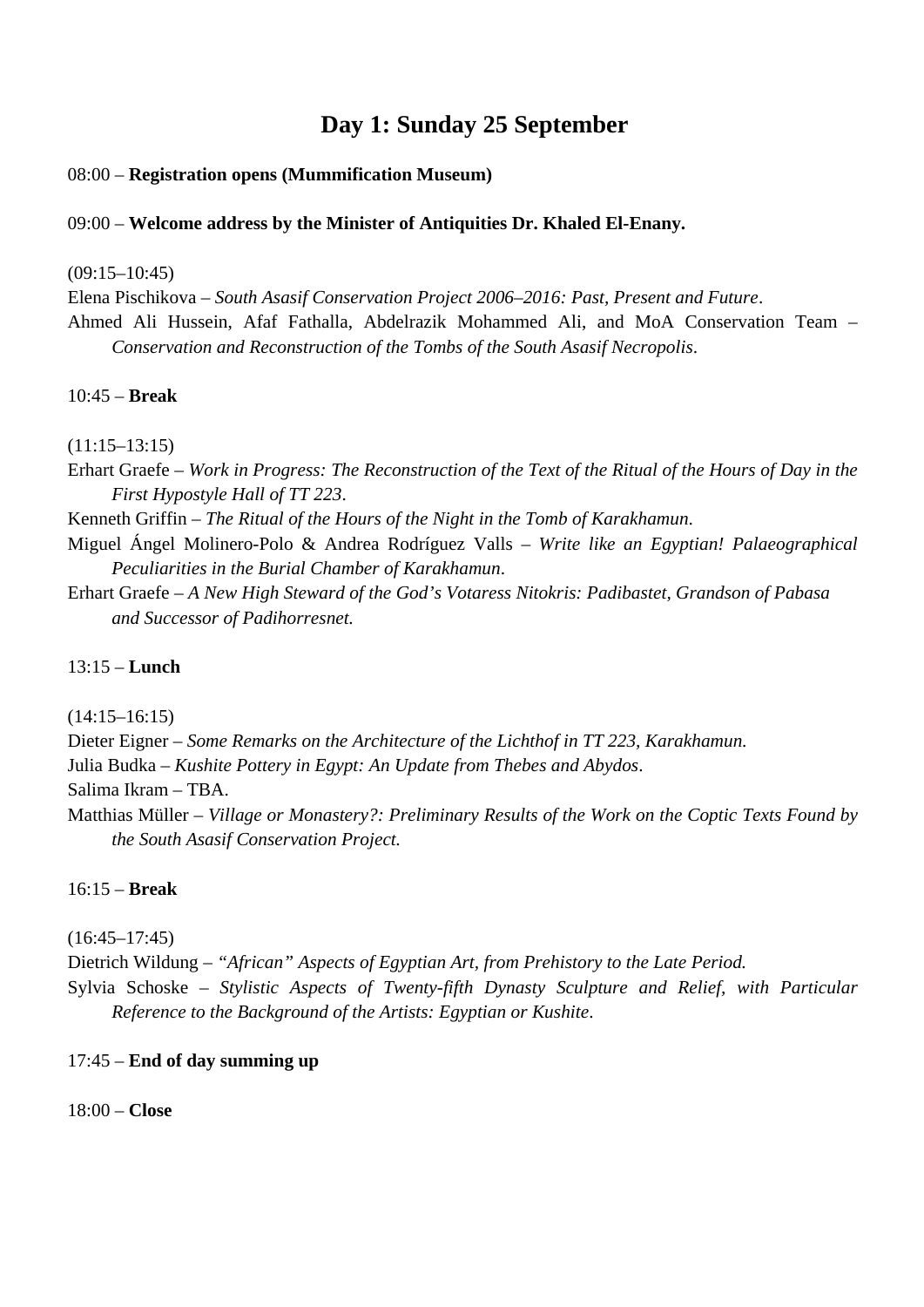## **Day 2: Monday 26 September**

06:00: **Site visit** – Morning visit to the South Asasif Necropolis. \*Timetable of events to be announced in Luxor, with time slots for visits.\*

**Lunch**: 12:00–1:00: Venue TBA.

#### 13:30 – **Welcome Address by Dr. Mohamed Abd el-Maksoud.**

13:45–15:45

Mohamed Abd el-Maksoud – *Tell Heboua Tjarw: The Eastern Gate of Egypt.* Penelope Wilson – *Sais and Thebes: A View from the North.* Ramadan B. Hussein – *The Saqqara Saite Tombs Project.* Angelika Lohwasser, Meike Becker & Anke Blöbaum – *Relationship between Religion and Politics in the First Millennium BC Thebes (with a case study on the original location of the Triumphal Stela of king Piye)*.

#### 15.45 – **Break**

16:15–18:15

Cynthia May Sheikholeslami – *Montu Priests in Third Intermediate Period Thebes.* Karl Jansen-Winkeln – *The Title sm3(tj) W3st and the Prophets of Montu at Thebes.* Claus Jurman – *The Kushite Succession: A View from Thebes and the Eastern Desert.* Andreas Effland *– "... a work of the ancestors ...": Amenirdis I and the Kushite Excavations at Umm el-Qaab (Abydos)*.

18:15 – **Close**

## **Day 3: Tuesday 27 September**

## 09:00 – **Welcome Address by Prof. Mamdouh Eldamaty and Dr. Mohamed Abd el-Aziz.**

(09:15–10:45)

Benoît Lurson & Franck Mourot – *La tombe de Karomama, divine adoratrice (XXIIe dynastie). Jalon pour l'histoire d'une nécropole et leçon pour l'archéologie du pillage.*

Miguel Ángel Molinero-Polo – *TT 209. Different Proprietor and Chronology, New Architectural Elements*. Andrzej Ćwiek & Marta Kaczanowicz – *Late Period Burials at the Rear of the South Asasif Necropolis.*

#### 10:45 – **Break**

(11:15–13:15)

Claude Traunecker – *Osirian Pilgrimages and Theban Liturgies in the Funerary Palace of the "Saint of Thebes" Padiamenope (TT 33).*

Silvia Einaudi – *Aspects of Tradition and Innovation in the Decorative Program of the Tomb of Padiamenope (TT 33).*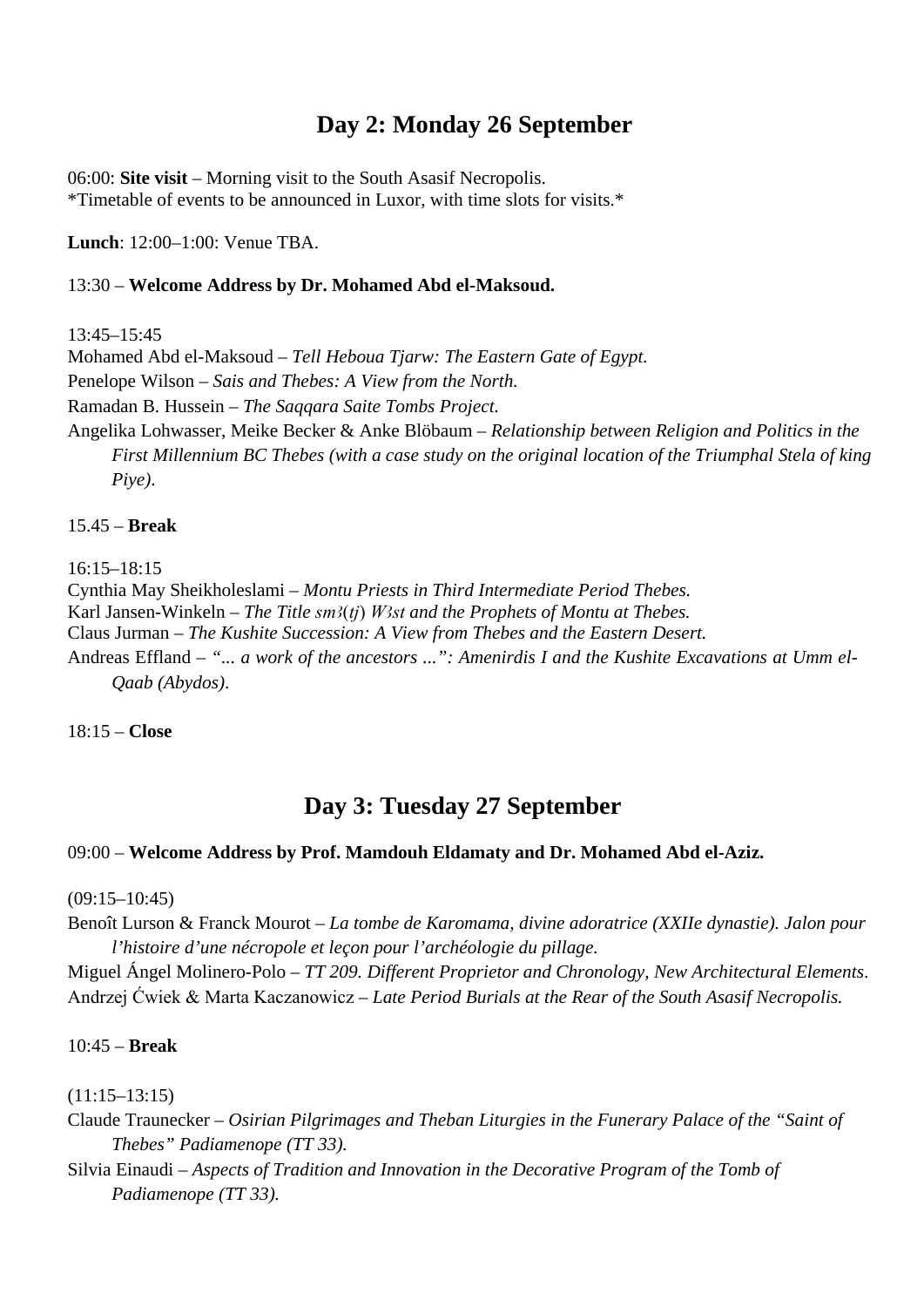Isabelle Régen – *The Book of Nut in the Late Period Tombs of the Asasif Necropolis.*

Meg Gundlach – *Artisanship and Typology in Late Period Theban Stone Shabtis: A Case Study of the Chief Lector Priest Pedamenope.*

13:15 – **Lunch.**

(14:15–16:15)

Mariam Ayad – *The Opening of the Mouth Ritual in the Tomb of Harwa (TT 37): Selection, Layout, and Sequence.*

Louise Gestermann & Farouk Gomaà – *Remarks on the Decoration and Conception of the Theban tomb of Montuemhat (TT 34).*

Mamdouh Eldamaty – *The Equality and Presence of Nitocris and Psamtik I in the Tomb of Pabasa (TT 279)*. Julia Budka – *The Tomb of Ankh-Hor (TT 414): An Update of its Use-life.*

16:15 – **Break**

 $(16:45-18:15)$ 

Gabor Schreiber – *The Kushite/Saite Phase of TT -400-.* Shaaban Abd el-Gawad *– The Crown of Justification until the End of Graeco-Roman Period.* Eltayeb Abbas – *Reading Ritual Images on the Twenty-first Dynasty Coffins.*

18:15 – **Close**

## **Day 4: Wednesday 28 September**

06:00: **Site visit** – Visit to the North Asasif Necropolis. \*Timetable of events to be announced in Luxor, with time slots for visits.\*

## **Day 5: Thursday 29 September**

08:00 – **Site visit: Karnak**

12:00 – **Lunch**

13:00 – **Welcome Address by Christophe Thiers** *– Overview of Karnak Projects*

(13:30–15:00)

Jérémy Hourdin – *The Kushite Kiosks of Karnak and Luxor: A Cross-over Study.* Laurent Coulon, Aleksandra Hallmann & Frédéric Payraudeau – *The Osirian Chapels at Karnak: Recent Epigraphic Work and Historical and Art Historical Studies.* Essam Nagy – *The Kushites in Karnak: The Chapel of Osiris Ptah Neb ankh.*

15:00 – **Break**